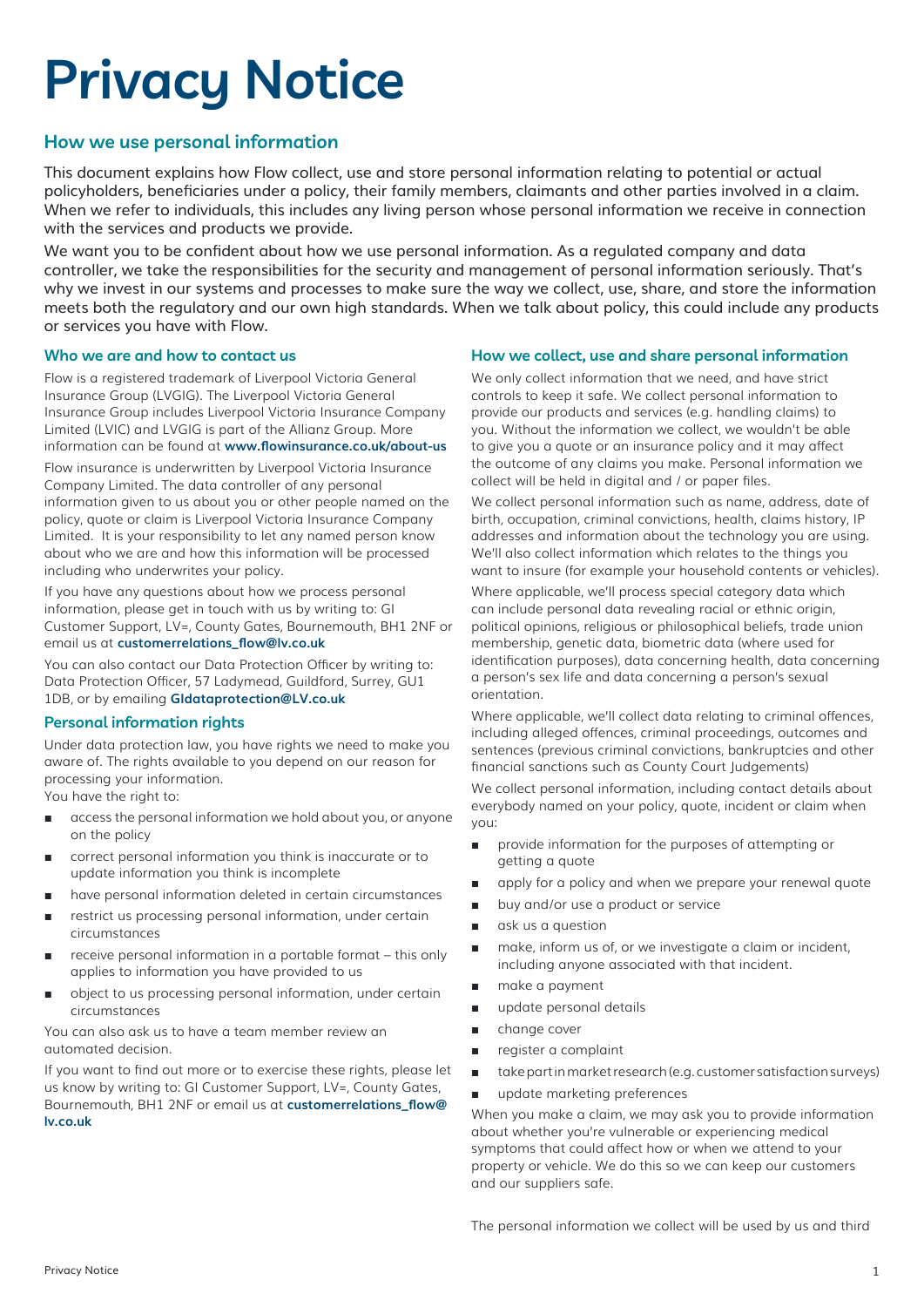parties who process information on our behalf. This includes reinsurers and organisations who administer your policy or service your claims.

We never sell your data to anyone.

## **Legal grounds for processing personal information**

By law, we must have a legal justification to process your personal information for the purposes described in this privacy notice.

We collect personal information to provide our quotes, products and services to you. We do this to enter into and / or perform the insurance contract with you. This includes arranging, underwriting and managing our products and handling claims in accordance within the terms of the policy.

As a regulated financial services organisation, we're required to comply with legal and regulatory obligations. This includes meeting responsibilities we have to our regulators, tax officials, law enforcement and any other legal responsibilities we have, such as the prevention, detection and reporting of fraud and other financial crime.

We will process personal information for our legitimate interests, when we have a business reason to do so. This includes but is not limited to:

- developing, improving, and personalising our products, pricing and services
- enhancing our customer service, experience, and relationship (e.g. customer and market research, business analysis, providing relevant product and service information)
- providing a customer service that keeps our customers and suppliers safe by identifying when they may be vulnerable or experiencing medical symptoms that could affect us attending a vehicle or property
- improving the relevance of our advertising and marketing campaigns and identifying advertisement audiences
- displaying personalised online advertisements on third-party websites and social media platforms
- helping to detect and prevent fraud and financial crime
- developing and improving our administration, security systems and insurance applications
- promoting responsible lending and helping to prevent overindebtedness
- sharing it with third parties in the event of organisational change (e.g. if we bought or merged with another organisation)
- sharing personal information with other LV= companies and the Allianz Group

If we need consent to process personal information, we'll ask for this first. This consent can be withdrawn at any time.

We will process special category personal data to protect the vital interests of the customer and which is relevant for emergency medical care when an individual is incapable of giving consent to the processing.

By law, we only collect and use special category personal data and / or criminal offence personal data where we have an additional specific legal justification to process such information. Where we process this type of information we do so for reasons of substantial public interest, including:

- for insurance purposes of advising on, arranging, underwriting and administering an insurance contract, handling a claim under an insurance contract and complying with rights and obligations in connection with insurance contracts
- for the prevention, detection and reporting of unlawful acts such as fraud and other financial crime
- Privacy Notice 2 safeguarding the economic well-being of certain individuals where we identify additional support required by customers

keeping under review the equality of treatment of customers with additional support needs

It may also be necessary for us to process special category personal data and / or criminal offence personal data to establish, exercise or defend a legal claim including where we're faced with legal proceedings, we bring legal proceedings ourselves or where we're investigating legal proceedings a third party has brought against you.

## **Bank account and payment card details**

We use a secure payment processor for all card payments. When a payment is processed, we share the details of the payer, such as the cardholder name and billing address, with the processor. We also share with them contact details provided by you so your bank can authenticate the transaction and help protect you against fraud. In response, we receive a unique transaction code and an extract of your card number, which we store as a record of the transaction.

You can choose to renew your insurance automatically using these card details – just let us know when you buy your policy. You can change this at any time.

You can also choose to use these card details again, if you make any changes to the policy.

If you pay by monthly instalments, we'll process your bank account details so we can set up a direct debit with you.

## **Automated decision making and profiling**

We use the personal information you provide us, information we already hold about you, information about you provided by third parties and information about the risk of insuring you to inform our business decisions (e.g. product design, pricing, customer journeys or marketing strategy). We use profiling and automated decision making to help determine the prices, policy terms, relevant products/services, when you research or ask for a quote, buy insurance, make any changes, renew or make a claim.

When you ask for a quote, we'll use an automated underwriting engine that takes account of the information you provide on your quote. We may also validate information you provide against other records we hold about you in our systems and third-party databases, including public databases. We take account of all of the information available to us to help determine the likelihood of a claim being made, how much it might cost and we use that assessment to decide whether or not to offer insurance, the price of the policy and whether we can offer the option to pay monthly.

When you have a policy with us, we'll use an automated underwriting engine so we can offer you a renewal quote. We may use your information to perform analytics and make sure we're pricing our products appropriately. If you need to make a claim under a policy, we use automated systems to help manage and settle the claim. We take account of the information we hold about you, details of the policy and details of the claim. We may also validate the claim against third-party databases. including public databases. We use the information to determine the cost of the claim and how to settle the claim such as repairing, replacing or providing cash settlement.

To help us prevent and detect crime, we evaluate and predict whether your conduct accessing our products or services suggests a risk of fraud. You may automatically be considered to pose a fraud or money laundering risk if our processing of your personal data:

- reveals your behaviour to be consistent with that of known fraudsters or money launderers
- is inconsistent with your previous submissions
- reveals that you appear to have deliberately hidden your true identity

This activity is essential to allow us to decide whether there's a risk of fraud, which may result in us refusing to offer you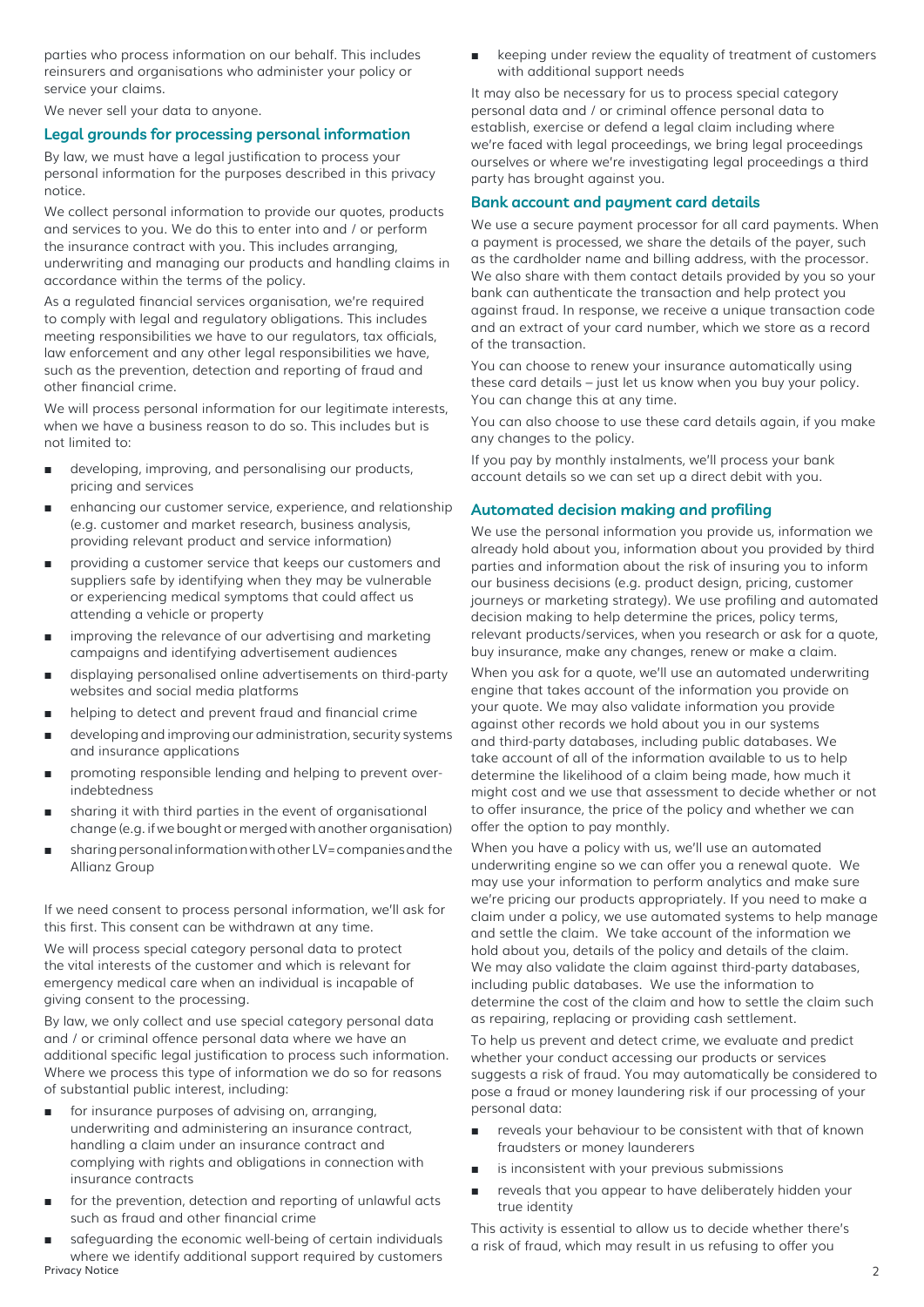insurance or accepting your claim.

If you've chosen to receive marketing information from us, profiling and automated decision making will be used to make our marketing more relevant, e.g. personalising the channels used to market to you, the marketing messages you receive and the offers you're sent.

Where we make an automated decision that has a legal or substantially similar effect, you may request a team member to review that decision. We'll consider your comments and assess whether the decision was made correctly.

## **International transfers**

In the event that we process personal information outside the UK, the processing in those locations is protected by UK and European data standards.

If the information you provide to us is transferred to countries outside the UK and the European Economic Area (EEA) by us or our suppliers, steps will be taken to make sure appropriate security measures are in place with the aim of ensuring your privacy rights continue to be protected.

Where your claim occurs abroad, we'll also send data to the necessary service providers and agencies as required to service your claim.

# **The Industry Databases and Institutions we check and exchange information with**

## **Financial crime & fraud prevention agencies**

The personal information, about any customer or third party or representative, we have collected will be shared with crime and fraud prevention agencies, including their members, law enforcement and other relevant organisations. Flow and these organisations will use it to prevent financial crime and fraud and to verify your identity. If financial crime or fraud is detected, you could be refused certain services, finance or employment. Where we suspect financial crime or fraud, we may cancel any policies you may have with us, retain any premiums paid, be unable to pay any claim or offer you the requested product or service.

#### **Regulatory bodies**

Personal information will be used or disclosed as required to regulators, for example the Financial Conduct Authority (FCA), The Prudential Regulation Authority (PRA), Information Commissioner's Office (ICO) and Financial Ombudsman Service (FOS), to monitor and enforce our compliance with any regulation.

## **Claims and Underwriting Exchange and other databases**

You must tell us about any claim or incident, even if it wasn't your fault. We'll search databases such as the Claims and Underwriting Exchange (CUE), Motor Insurance Anti-Fraud and Theft Register, CIFAS, No Claims Discount (NCD) database and all DVLA databases when you apply for insurance, make a claim or renew your policy, to validate your no claim discount and claims history (or that of any other person or property likely to be involved in the insurance or claim).

We will share personal information such as claim or incident details including dates, costs, fault status, any impact to no claim discount (NCD) and if any personal injury has occurred. The table below details the ways we share personal information for the policyholder and/or other people named on the policy, quote or involved in any claim.

| Policyholder<br>The person on<br>the documents<br>named as the<br>Policyholder                       | Any credit agreements they enter<br>$\bullet$<br>into<br>Any fraud or financial crime<br>$\bullet$<br>detected<br>No Claim Discount (NCD)<br>$\bullet$<br>entitlement<br>Claims, incidents or accidents<br>$\bullet$ |
|------------------------------------------------------------------------------------------------------|----------------------------------------------------------------------------------------------------------------------------------------------------------------------------------------------------------------------|
| <b>NCD Holder</b><br>(for motor<br>insurance only)<br>The person who<br>has earned the<br><b>NCD</b> | No Claim Discount (NCD)<br>$\bullet$<br>entitlement<br>Claims, incidents or accidents<br>$\bullet$<br>against any vehicle(s) they're the<br>NCD Holder of<br>Any fraud or financial crime<br>detected                |
| Anyone named<br>on the policy or<br>any other third<br>party.                                        | Claims, incidents, for motor<br>$\bullet$<br>insurance, accidents where they're<br>in control of the vehicle or as a<br>passenger<br>Any fraud or financial crime<br>$\bullet$<br>detected<br>Witness to an incident |

## **Incidents or claims**

When we're notified of an incident or claim, we'll share this with relevant agencies and appropriate service providers. We'll keep this information updated as the claim progresses and is settled. This includes details of any persons involved in the incident or claim and details of the policyholders and/or the NCD holder attached to the policy.

We will also collect information, including CCTV, dashcam footage or images where relevant, from anyone, e.g. claimant, witnesses or police. We may also use data from your car/car manufacturer.

#### **Credit reference agencies (CRA)**

In order to process your application, renewal or claim, we'll supply personal information about you or anyone on the policy to credit reference agencies (CRAs) and they will give us information, such as financial history. We do this to assess creditworthiness and affordability, check identity, make pricing and underwriting decisions, manage policies, trace and recover debts and prevent fraud and other financial crime.

We'll also continue to exchange information with CRAs on an ongoing basis, including settled accounts and any debts not fully repaid on time. CRAs will share personal information with other organisations. This data will also be linked to the data of any joint applicants or other financial associates.

The identities of the CRAs and the ways in which they use and share personal information are explained in more detail at **experian.co.uk/crain**, **www.transunion.co.uk/crain** and **equifax. co.uk/crain.**

## **Price comparison or other introductory services**

If you request a quote on a price comparison website or other introductory service, the information you give them is passed to us. We'll also pass personal information (e.g. policy details, and suspected or proven fraud and other financial crime information) back to them.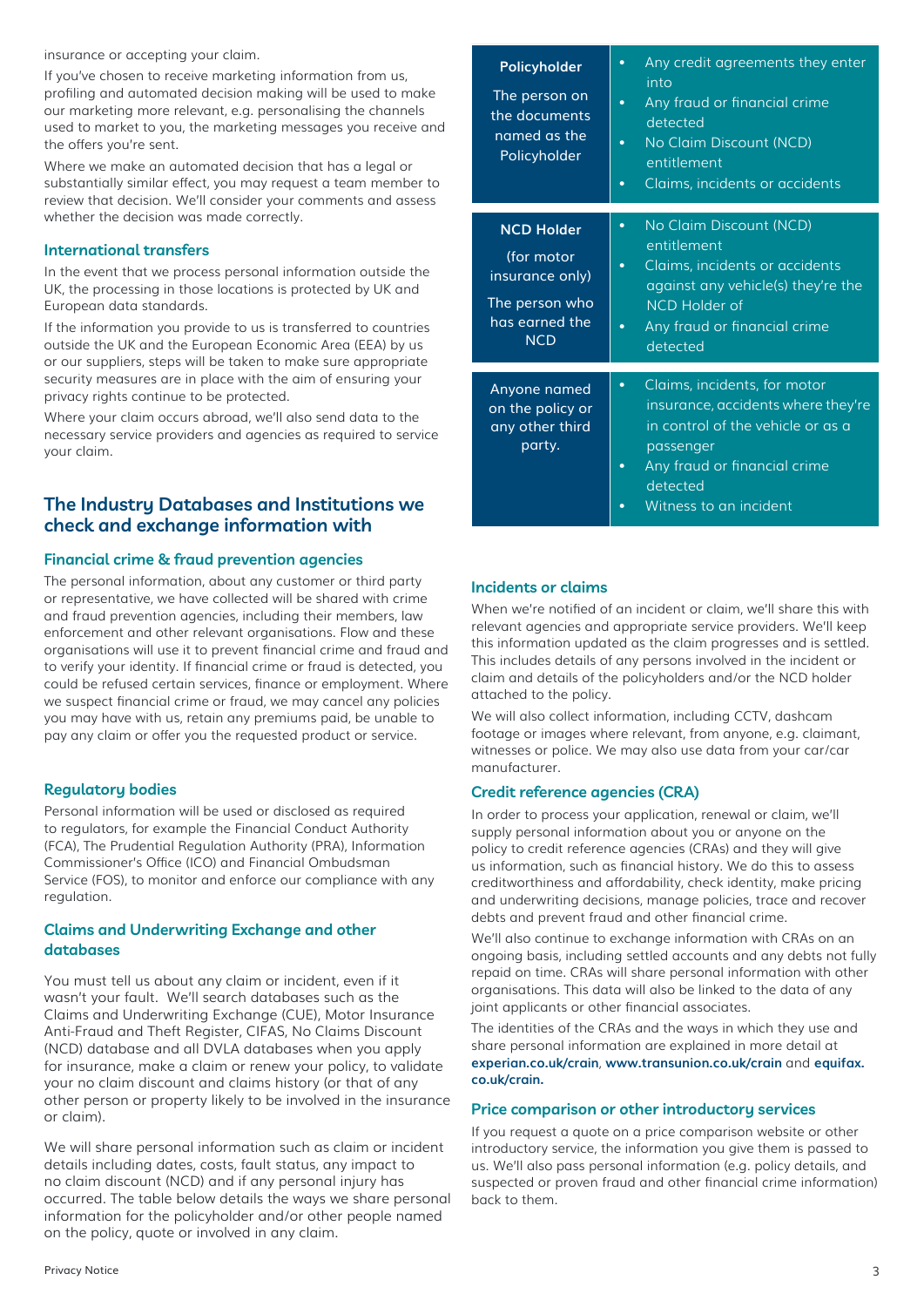## **Public information**

We may use public information (such as electoral roll, county court judgements, vehicle taxation status, MOT information, bankruptcy or repossessions).

## **Marketing**

We work with selected partners to display relevant online advertisements to you on third-party websites and social media platforms.

We'll use personal information to identify appropriate audiences for our advertisements. The selected partners we work with to do this do not use your information for their own purposes and we make sure they delete it once we've identified advertisement audiences.

We will send you marketing information by email, post, phone and/or SMS about other Flow products, services and discounts if you've given us permission. The marketing information we'll send includes information about products, services, discounts and business updates.

We use your home address, phone numbers and email address to contact you according to your marketing preferences.

If you don't want to receive marketing, you can let us know any time by emailing **customerrelations\_flow@lv.co.uk**

If you opt out of marketing, this won't stop you from receiving important service related information that we need to tell you about relating to your policy or claim.

## **Competitions, prize draws and similar promotions**

If you enter any of our competitions, prize draws and similar promotions, we'll use your personal information to administer these activities. These activities have additional terms and conditions which will contain more information about how we use and share your personal information.

If you send us your personal information to enter a competition, prize draw or similar promotion, we'll process your entry details to allow for winners to be contacted after the closing date. Please refer to the specific terms and conditions of the competition, prize draw or promotion that you are entering for further details. If you enter via social media channels, your personal information is subject to the retention and deletion process of that channel, so please refer to them directly for information on how your data will be processed.

#### **Social media and published information**

We may use published information, including social media, for prevention and detection of fraud.

#### **Specialist services we use**

We use other companies to provide some services, e.g. banks and building societies, breakdown and recovery agents, claim adjusters, claim suppliers, legal service providers, communication services, debt recovery agencies, marketing agencies, reward voucher and incentive scheme administrators, fraud and other financial crime investigation services etc. They will be given the personal information they (or their sub-contractors) need to manage their service.

#### **Market research agencies**

We may share personal information with market research agencies who will conduct market research and business analysis on our behalf.

#### **Reinsurers and reinsurance brokers**

Reinsurers provide insurance policies to insurance companies. Insurance companies engage a reinsurance broker to advise and assist in arranging a reinsurance policy. We may need to share any personal information, including policy, claims, medical, and suspected fraud and other financial crime information, with our reinsurers and reinsurance brokers.

#### **Other insurers**

We share and collect your personal information with other insurers if you make a claim, to verify the information you've provided is correct and prevent financial crime and fraud. If you move to a new insurer, we may confirm certain details about your insurance to them

### **DVI A**

If you give us a driving licence number when requesting a motor insurance quote, to add a new driver or preparing a renewal quote, we will pass it to the DVLA MyLicence service to verify the status of the licence and entitlement. We'll then get any relevant restriction information, endorsements and/or conviction data.

We may also liaise with the DVLA to establish the keeper of the vehicle, to support us in any claim or policy investigation.

We'll retain any images you send us of your driving licence, for the purposes of processing your quotation and administering your policy.

#### **Motor Insurance Database**

We'll add details about your insurance policy to the Motor Insurance Database (MID), which is managed by the Motor Insurers' Bureau (MIB). The MID and the data stored on it may be used by the Police, the DVLA, the DVANI, the Insurance Fraud Bureau and other bodies permitted by law for purposes not limited to but including:

- electronic licensing
- continuous insurance enforcement
- law enforcement (prevention, detection, apprehension and/ or prosecution of offenders)
- the provisions of government services and/or other services aimed at reducing uninsured driving

If you're involved in a road traffic accident (either in the UK or abroad), insurers and/or the MIB may search the MID to obtain relevant information. Other persons (including their appointed representatives) pursuing a claim in respect of a road traffic accident (including foreign citizens) may also obtain relevant information held on the MID.

It's important that the MID holds your correct registration number. If it doesn't, you risk the police seizing your vehicle. You can check that your registration number is shown on the MID at **askmid.com**

## **Flood Re**

The Flood Re scheme helps individual's get insurance in flood risk areas. If you are eligible, we will send your details to the scheme.

#### **Medical and other health services**

If you make a claim and give us consent, we'll get medical information from the relevant health provider, e.g. doctor or hospital. In an emergency we'll manage claims as appropriate, until we're able to get consent.

## **Claimants**

We collect and use information about claimants (including children under the age of 18) and witnesses, in order to process or pursue a claim.

#### **Other insured parties**

An insured party on your policy (e.g. a named driver) may notify us of an incident or claim against your policy.